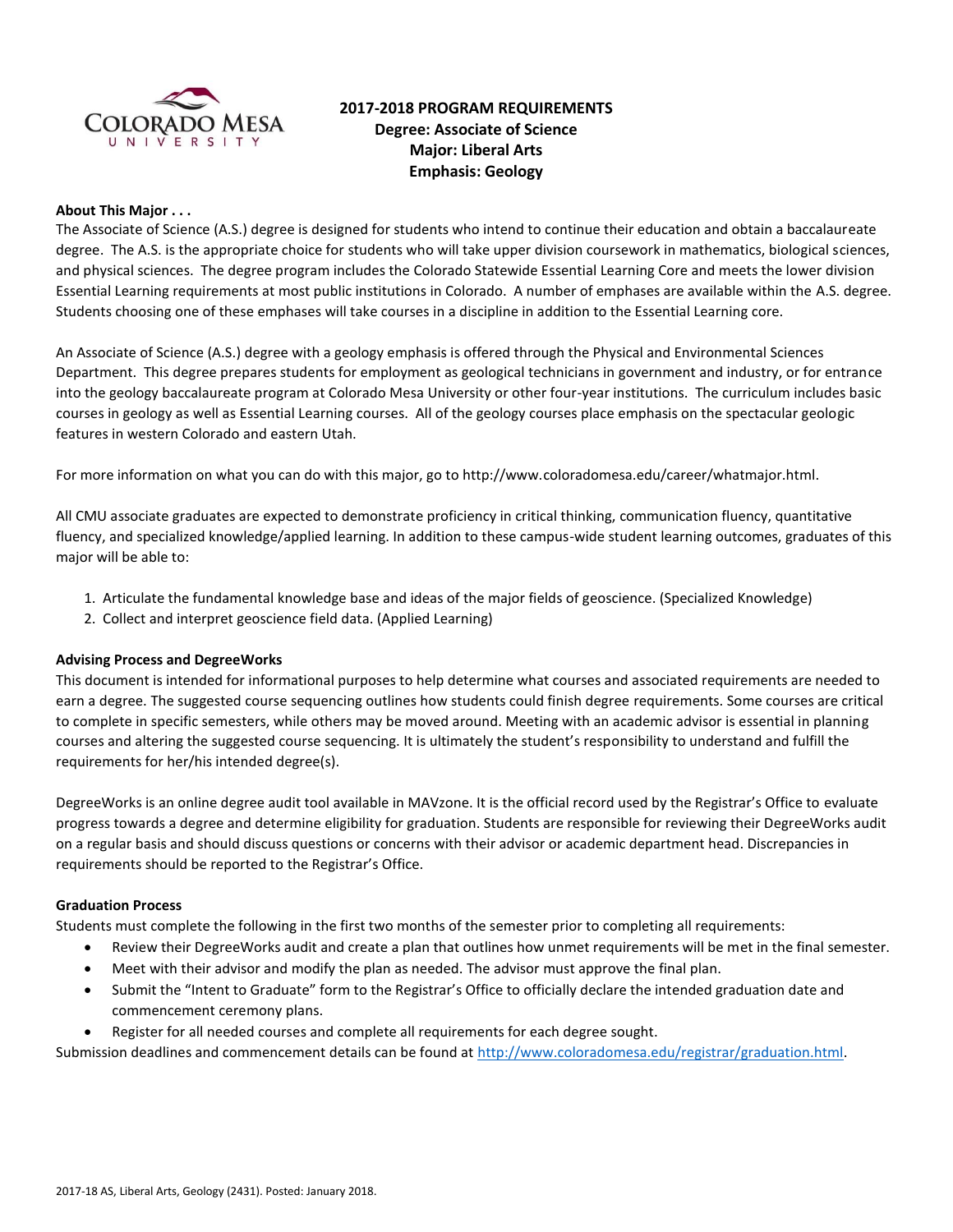# **INSTITUTIONAL DEGREE REQUIREMENTS**

The following institutional degree requirements apply to all CMU Associate of Science (AS) degrees. Specific programs may have different requirements that must be met in addition to institutional requirements.

- 60 semester hours total.
- Students must complete a minimum of 15 of the final 30 semester hours of credit at CMU.
- 2.00 cumulative GPA or higher in all CMU coursework.
- A grade of "C" or higher must be earned in all Essential Learning courses in order to be accepted for transfer under the Colorado Core Transfer Consortium General Education curriculum or gtPathways, Colorado's guaranteed transfer program.
- A course may only be used to fulfill one requirement for each degree/certificate.
- No more than six semester hours of independent study courses can be used toward the degree.
- Non-traditional credit, such as advanced placement, credit by examination, credit for prior learning, cooperative education and internships, cannot exceed 15 semester credit hours for an associate of science degree; A maximum of 6 of the 15 credits may be for cooperative education, internships, and practica.
- Pre-collegiate courses (usually numbered below 100) cannot be used for graduation.
- Capstone exit assessment/projects (e.g., Major Field Achievement Test) requirements are identified under Program-Specific Degree Requirements.
- The Catalog Year determines which program sheet and degree requirements a student must fulfill in order to graduate. Visit with your advisor or academic department to determine which catalog year and program requirements you should follow.
- See "Requirements for Undergraduate Degrees and Certificates" in the catalog for a complete list of graduation requirements.

# **PROGRAM-SPECIFIC DEGREE REQUIREMENTS**

- Minimum grade of "C" or better required in coursework toward the major content area.
- Either GEOL 111/111L or GEOL 113/113L may be taken for credit, but not both.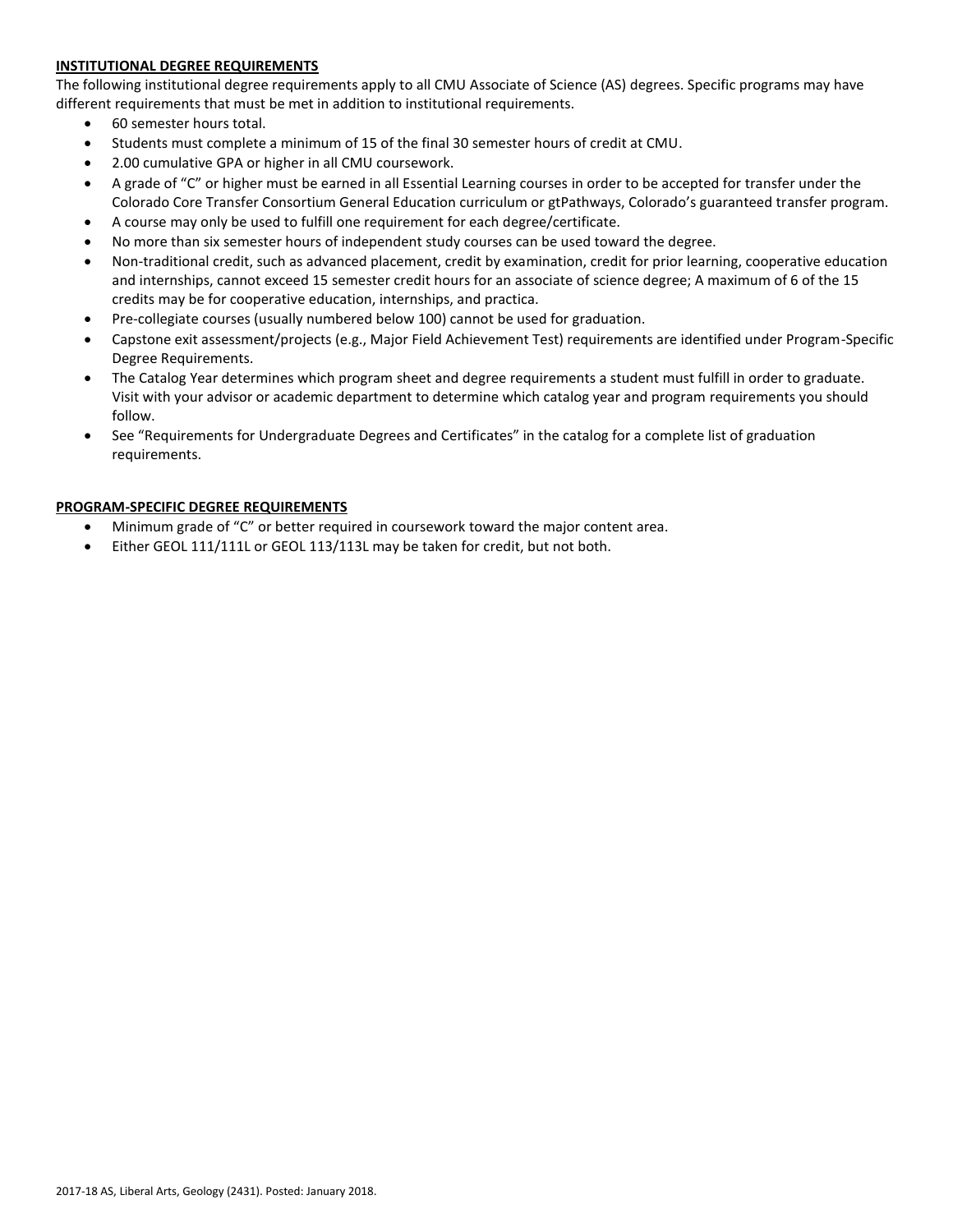## **ESSENTIAL LEARNING REQUIREMENTS** (31 semester hours)

See the current catalog for a list of courses that fulfill the requirements below. If a course is an Essential Learning option and a requirement for your major, you must use it to fulfill the major requirement and make a different selection for the Essential Learning requirement.

**English** (6 semester hours, must receive a grade of "C" or better and must be completed by the time the student has 60 semester hours.)

- ENGL 111 English Composition (3)
- ENGL 112 English Composition (3)

**Mathematics** (3 semester hours, must receive a grade of "C" or better, must be completed by the time the student has 60 semester hours.)

 MATH 113 - College Algebra (4) or higher \*3 credits apply to the Essential Learning requirements and 1 credit applies to required Geology specialization courses..

**Humanities** (3 semester hours)

 $\square$  Select one Humanities course (3)

## **Social and Behavioral Sciences** (6 semester hours)

- $\square$  Select one Social and Behavioral Sciences course (3)
- $\square$  Select one Social and Behavioral Sciences course (3)

**Natural Sciences** (7 semester hours, one course must include a lab)

- $\Box$  Select one Natural Sciences course (3)
- $\square$  Select one Natural Sciences course with a lab (4)

**History** (3 semester hours)

 $\Box$  Select one History course (3)

**Fine Arts** (3 semester hours)

 $\Box$  Select one Fine Arts course (3)

### **OTHER LOWER-DIVISION REQUIREMENTS**

**Wellness Requirement** (2 semester hours)

- $\Box$  KINE 100 Health and Wellness (1)
- $\Box$  Select one Activity course (1)